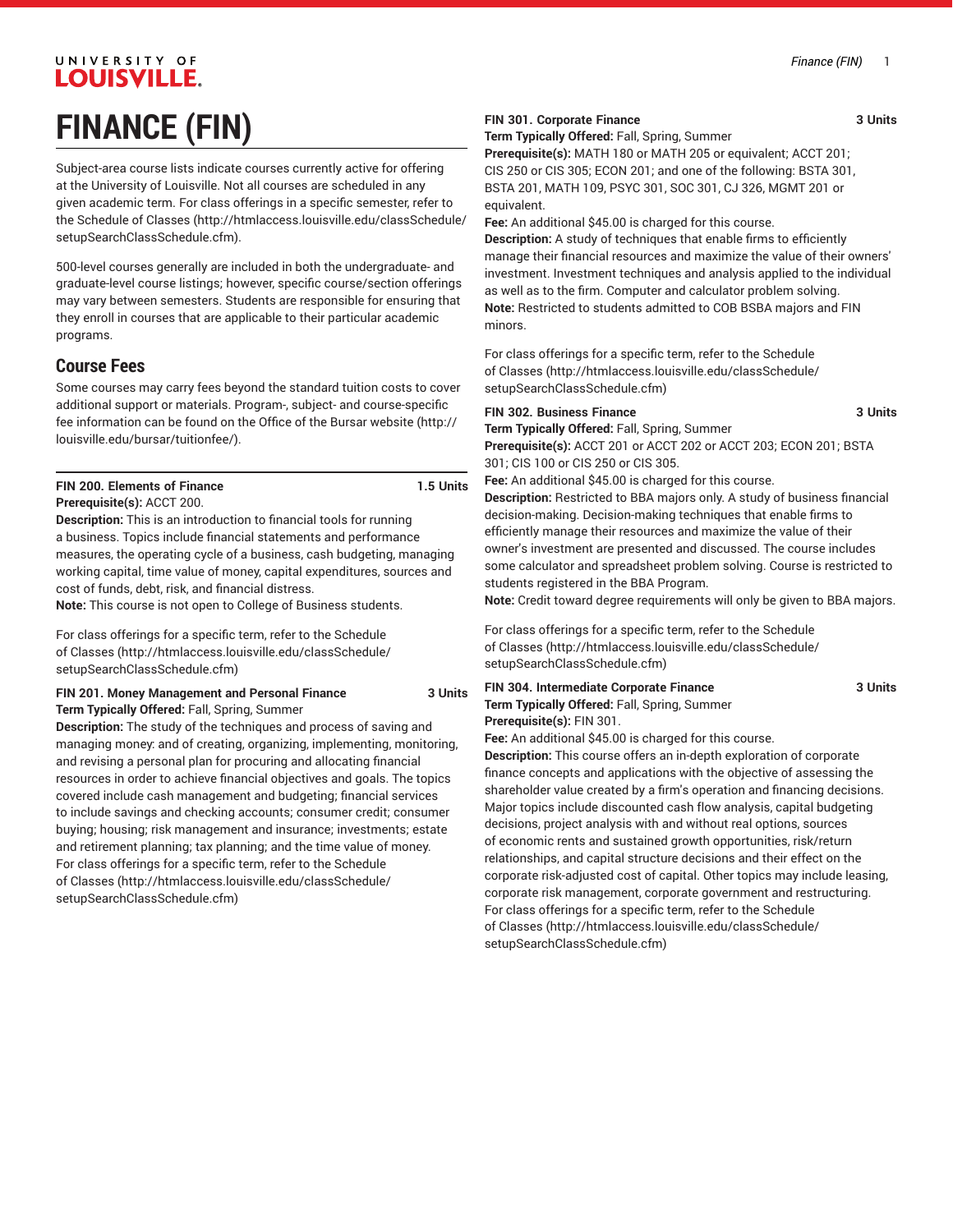# UNIVERSITY OF **LOUISVILLE.**

### **FIN 310. Financial Modeling 3 Units**

**Term Typically Offered:** Fall, Spring

**Prerequisite(s):** FIN 301; restricted to COB BSBA majors and FIN minors. **Fee:** An additional \$45.00 is charged for this course.

**Description:** An introduction to computational finance, the emphasis is on using real data in empirically modeling theoretical concepts from other finance courses using Microsoft Excel. Models covered will include those related to bond valuation, option pricing, the capital asset pricing model, and portfolio theory. Other models may also be covered. The course includes some use of statistics and probability.

For class offerings for a specific term, refer to the [Schedule](http://htmlaccess.louisville.edu/classSchedule/setupSearchClassSchedule.cfm) [of Classes \(http://htmlaccess.louisville.edu/classSchedule/](http://htmlaccess.louisville.edu/classSchedule/setupSearchClassSchedule.cfm) [setupSearchClassSchedule.cfm\)](http://htmlaccess.louisville.edu/classSchedule/setupSearchClassSchedule.cfm)

#### **FIN 311. Financial Technology 3 Units**

**Term Typically Offered:** Fall, Spring

**Prerequisite(s):** FIN 301; restricted to students admitted to COB BSBA majors and FIN minors.

**Fee:** An additional \$45.00 is charged for this course.

**Description:** The primary emphasis of the course is to provide students with a broad introduction to Financial Technology and how it plays a role in the field of Finance. The course will cover financial technology growth, regulation, impact, robo-advising, cryptocurrency, crowdfunding, and the effect of artificial intelligence and machine learning on the finance industry.

For class offerings for a specific term, refer to the [Schedule](http://htmlaccess.louisville.edu/classSchedule/setupSearchClassSchedule.cfm) [of Classes \(http://htmlaccess.louisville.edu/classSchedule/](http://htmlaccess.louisville.edu/classSchedule/setupSearchClassSchedule.cfm) [setupSearchClassSchedule.cfm\)](http://htmlaccess.louisville.edu/classSchedule/setupSearchClassSchedule.cfm)

## **FIN 330. Banking and Financial Administration 3 Units**

**Term Typically Offered:** Occasionally Offered

**Prerequisite(s):** FIN 301.

**Fee:** An additional \$45.00 is charged for this course.

**Description:** A study of the management of internal operations of financial institutions, especially commercial banks, but including other savings institutions and insurance companies. The operations of the institutions are examined in light of trends and developments in the financial community. Included are topics such as expansion via bank holding companies or branching, portfolio management of loans, marketable securities and liabilities, and legal or regulatory constraints. For class offerings for a specific term, refer to the [Schedule](http://htmlaccess.louisville.edu/classSchedule/setupSearchClassSchedule.cfm) [of Classes \(http://htmlaccess.louisville.edu/classSchedule/](http://htmlaccess.louisville.edu/classSchedule/setupSearchClassSchedule.cfm) [setupSearchClassSchedule.cfm\)](http://htmlaccess.louisville.edu/classSchedule/setupSearchClassSchedule.cfm)

#### **FIN 345. Entrepreneurial Finance 3 Units Term Typically Offered:** Fall, Spring

**Prerequisite(s):** FIN 301. **Fee:** An additional \$45.00 is charged for this course.

**Description:** The focus is on financing issues facing new, young, and small business ventures. Topics include financial statements, financial forecasts, venture valuation, sources and forms of venture capital and negotiations between owners and suppliers of funds. For class offerings for a specific term, refer to the [Schedule](http://htmlaccess.louisville.edu/classSchedule/setupSearchClassSchedule.cfm) [of Classes \(http://htmlaccess.louisville.edu/classSchedule/](http://htmlaccess.louisville.edu/classSchedule/setupSearchClassSchedule.cfm)

[setupSearchClassSchedule.cfm\)](http://htmlaccess.louisville.edu/classSchedule/setupSearchClassSchedule.cfm)

### **FIN 350. Risk and Insurance 3 Units**

**Term Typically Offered:** Fall, Spring

### **Prerequisite(s):** FIN 301.

**Fee:** An additional \$45.00 is charged for this course.

**Description:** Designed for understanding the importance of risk management in personal and business affairs, the different methods of handling risks that are insurable, and risks that are not insurable. A portion of this course is devoted to the analysis and solution of risk situations.

For class offerings for a specific term, refer to the [Schedule](http://htmlaccess.louisville.edu/classSchedule/setupSearchClassSchedule.cfm) [of Classes](http://htmlaccess.louisville.edu/classSchedule/setupSearchClassSchedule.cfm) ([http://htmlaccess.louisville.edu/classSchedule/](http://htmlaccess.louisville.edu/classSchedule/setupSearchClassSchedule.cfm) [setupSearchClassSchedule.cfm\)](http://htmlaccess.louisville.edu/classSchedule/setupSearchClassSchedule.cfm)

### **FIN 360. Business Valuation 3 Units**

**Term Typically Offered:** Occasionally Offered

**Prerequisite(s):** FIN 301.

**Fee:** An additional \$45.00 is charged for this course.

**Description:** The study of techniques and methodologies that enable the determination of value for business entities. Includes discussion of professional standards of business valuation. For class offerings for a specific term, refer to the [Schedule](http://htmlaccess.louisville.edu/classSchedule/setupSearchClassSchedule.cfm) [of Classes](http://htmlaccess.louisville.edu/classSchedule/setupSearchClassSchedule.cfm) ([http://htmlaccess.louisville.edu/classSchedule/](http://htmlaccess.louisville.edu/classSchedule/setupSearchClassSchedule.cfm) [setupSearchClassSchedule.cfm\)](http://htmlaccess.louisville.edu/classSchedule/setupSearchClassSchedule.cfm)

### **FIN 370. International Finance 3 Units**

**Term Typically Offered:** Fall, Spring, Summer **Prerequisite(s):** FIN 301.

**Fee:** An additional \$45.00 is charged for this course. **Description:** A study of corporate finance within an international context. Discusses exchange rates, parity conditions, capital flows, and international banking. Examines the financing strategies and capital budgeting techniques of multinational corporations. For class offerings for a specific term, refer to the [Schedule](http://htmlaccess.louisville.edu/classSchedule/setupSearchClassSchedule.cfm) [of Classes](http://htmlaccess.louisville.edu/classSchedule/setupSearchClassSchedule.cfm) ([http://htmlaccess.louisville.edu/classSchedule/](http://htmlaccess.louisville.edu/classSchedule/setupSearchClassSchedule.cfm) [setupSearchClassSchedule.cfm\)](http://htmlaccess.louisville.edu/classSchedule/setupSearchClassSchedule.cfm)

### **FIN 396. Zero-Credit Internship-Finance 0 Units**

**Grading Basis:** Pass/Fail

**Term Typically Offered:** Fall, Spring, Summer **Prerequisite(s):** FIN 301, good academic standing, and validation through the Ulmer Career Management Center.

**Fee:** An additional \$45.00 is charged for this course.

**Description:** Application to the zero-credit internship program and completion of orientation processes should be accomplished prior to employment. Students must be Finance majors.A new workplace experience in an approved Finance position which offers a progression of learning in a level appropriate opportunity for practical application of classroom theory and tools. This program is available to students who have received the maximum number of co-op credit hours for their major. **Note:** This course is restricted and requires permission from the Ulmer Career Management Center.

For class offerings for a specific term, refer to the [Schedule](http://htmlaccess.louisville.edu/classSchedule/setupSearchClassSchedule.cfm) [of Classes](http://htmlaccess.louisville.edu/classSchedule/setupSearchClassSchedule.cfm) ([http://htmlaccess.louisville.edu/classSchedule/](http://htmlaccess.louisville.edu/classSchedule/setupSearchClassSchedule.cfm) [setupSearchClassSchedule.cfm\)](http://htmlaccess.louisville.edu/classSchedule/setupSearchClassSchedule.cfm)

*Finance (FIN)* 2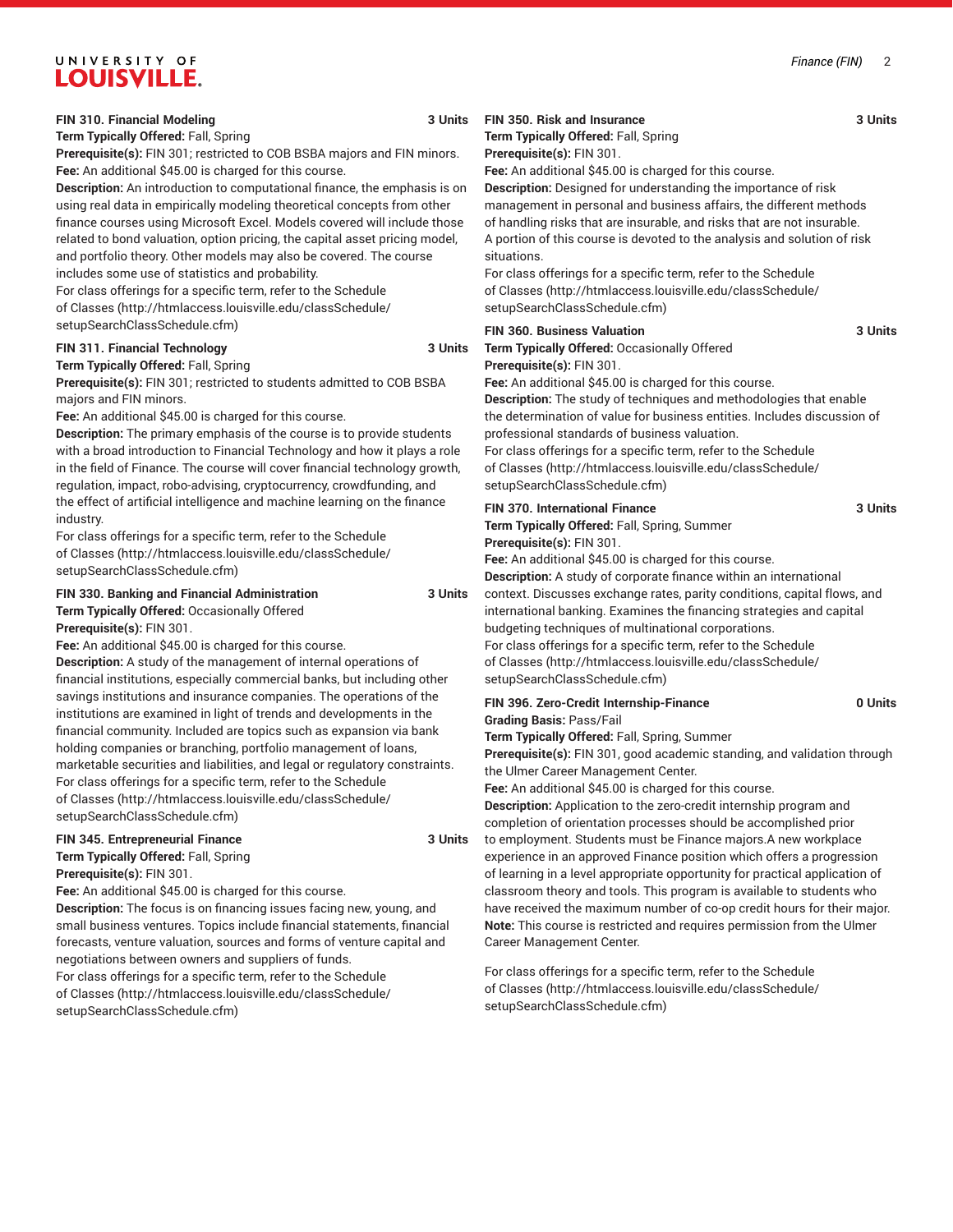# UNIVERSITY OF **LOUISVILLE.**

**FIN 397. Co-op in Finance I 1-3 Units Grading Basis:** Pass/Fail

**Term Typically Offered:** Fall, Spring, Summer

**Prerequisite(s):** FIN 301, good academic standing, validation from the Ulmer Career Center.

**Description:** FIN majors only. Application to the co-op program and completion of orientation processes should be completed prior to employment. Finance majors only. A new workplace experience in an approved Finance position which offers a progression of learning in a level-appropriate opportunity for practical application of classroom theory and tools.

For class offerings for a specific term, refer to the [Schedule](http://htmlaccess.louisville.edu/classSchedule/setupSearchClassSchedule.cfm) [of Classes \(http://htmlaccess.louisville.edu/classSchedule/](http://htmlaccess.louisville.edu/classSchedule/setupSearchClassSchedule.cfm) [setupSearchClassSchedule.cfm\)](http://htmlaccess.louisville.edu/classSchedule/setupSearchClassSchedule.cfm)

#### **FIN 398. Co-op in Finance II** 1-3 Units **Grading Basis:** Pass/Fail

**Term Typically Offered:** Fall, Spring, Summer

**Prerequisite(s):** FIN 301, good academic standing, validation from the Ulmer Career Center.

**Description:** FIN majors only. A new or continued workplace experience in an approved Finance position which offers new learning and/or additional responsibilities that continue the student's progression of learning and opportunity for practical application of classroom theory and tools. **Course Attribute(s):** CBL - This course includes Community-Based Learning (CBL). Students will engage in a community experience or project with an external partner in order to enhance understanding and application of academic content.

For class offerings for a specific term, refer to the [Schedule](http://htmlaccess.louisville.edu/classSchedule/setupSearchClassSchedule.cfm) [of Classes \(http://htmlaccess.louisville.edu/classSchedule/](http://htmlaccess.louisville.edu/classSchedule/setupSearchClassSchedule.cfm) [setupSearchClassSchedule.cfm\)](http://htmlaccess.louisville.edu/classSchedule/setupSearchClassSchedule.cfm)

**FIN 399. Co-op in Finance III** 3 Units **Grading Basis:** Pass/Fail

**Term Typically Offered:** Fall, Spring, Summer

**Prerequisite(s):** FIN 301, good academic standing, validation from the Ulmer Career Center.

**Description:** FIN majors only. A continued or new workplace experience in an approved Finance position which offers new learning and\or additional responsibilities that continue the student's progression of learning and opportunity for practical application of classroom theory and tools. **Course Attribute(s):** CBL - This course includes Community-Based Learning (CBL). Students will engage in a community experience or project with an external partner in order to enhance understanding and application of academic content.

For class offerings for a specific term, refer to the [Schedule](http://htmlaccess.louisville.edu/classSchedule/setupSearchClassSchedule.cfm) [of Classes \(http://htmlaccess.louisville.edu/classSchedule/](http://htmlaccess.louisville.edu/classSchedule/setupSearchClassSchedule.cfm) [setupSearchClassSchedule.cfm\)](http://htmlaccess.louisville.edu/classSchedule/setupSearchClassSchedule.cfm)

### **FIN 401. Investments 3 Units**

**Term Typically Offered:** Fall, Spring, Summer

**Prerequisite(s):** FIN 301; MATH 180 or MATH 205 or equivalent. **Fee:** An additional \$45.00 is charged for this course.

**Description:** Introduction to the various investment alternatives available to the individual investor. Covers: sources of information; the securities markets in the United States; policies of investment companies and institutions; the problems and procedures of investment risks and investment analysis.

For class offerings for a specific term, refer to the [Schedule](http://htmlaccess.louisville.edu/classSchedule/setupSearchClassSchedule.cfm) [of Classes \(http://htmlaccess.louisville.edu/classSchedule/](http://htmlaccess.louisville.edu/classSchedule/setupSearchClassSchedule.cfm) [setupSearchClassSchedule.cfm\)](http://htmlaccess.louisville.edu/classSchedule/setupSearchClassSchedule.cfm)

### **FIN 402. Security Analysis and Portfolio Management 3 Units**

**Term Typically Offered:** Occasionally Offered **Prerequisite(s):** FIN 304 and FIN 401.

**Fee:** An additional \$45.00 is charged for this course.

**Description:** An introduction to the principles, methods, and techniques of asset selection and the portfolio mix through the application of investment principles to investment policy. Investigation of the interrelationship between the economy and individual securities as well as the securities markets is made. Techniques of valuation and portfolio management are covered, including fundamental, technical and portfolio analysis.

For class offerings for a specific term, refer to the [Schedule](http://htmlaccess.louisville.edu/classSchedule/setupSearchClassSchedule.cfm) [of Classes](http://htmlaccess.louisville.edu/classSchedule/setupSearchClassSchedule.cfm) ([http://htmlaccess.louisville.edu/classSchedule/](http://htmlaccess.louisville.edu/classSchedule/setupSearchClassSchedule.cfm) [setupSearchClassSchedule.cfm\)](http://htmlaccess.louisville.edu/classSchedule/setupSearchClassSchedule.cfm)

# **FIN 403. Financial Derivatives 3 Units**

**Term Typically Offered:** Fall, Spring **Prerequisite(s):** FIN 301; MATH 180 or MATH 205 or equivalent.

**Fee:** An additional \$45.00 is charged for this course. **Description:** An introduction to financial derivative contracts: forwards, futures,swaps and options. Valuation and pricing models for these contracts are derived. Proper ways to use these contracts for the purpose of risk management are emphasized.

For class offerings for a specific term, refer to the [Schedule](http://htmlaccess.louisville.edu/classSchedule/setupSearchClassSchedule.cfm) [of Classes](http://htmlaccess.louisville.edu/classSchedule/setupSearchClassSchedule.cfm) ([http://htmlaccess.louisville.edu/classSchedule/](http://htmlaccess.louisville.edu/classSchedule/setupSearchClassSchedule.cfm) [setupSearchClassSchedule.cfm\)](http://htmlaccess.louisville.edu/classSchedule/setupSearchClassSchedule.cfm)

#### **FIN 404. Equine Financial Management 3 Units Term Typically Offered:** Fall Only **Prerequisite(s):** FIN 301.

**Description:** Applications of analytical techniques to financial decision making in the equine industry for both publicly traded and private entities. Emphasis on Capital Asset Pricing Model, discounted cash flows, IRR, NPV and investment analysis techniques. In depth use of financial calculator and Excel spreadsheets for financial modeling. Review of insurance and risk management in the equine industry. Angel investing, funding for start-up entities, Auction Markets and bidding techniques. Financing considerations in not for profit entities such as the Kentucky Horse Park. The financing and valuation of assets and businesses and financing options are considered in a risk/return framework. **Note:** Cross-listed with EQIN 403.

For class offerings for a specific term, refer to the [Schedule](http://htmlaccess.louisville.edu/classSchedule/setupSearchClassSchedule.cfm) [of Classes](http://htmlaccess.louisville.edu/classSchedule/setupSearchClassSchedule.cfm) ([http://htmlaccess.louisville.edu/classSchedule/](http://htmlaccess.louisville.edu/classSchedule/setupSearchClassSchedule.cfm) [setupSearchClassSchedule.cfm\)](http://htmlaccess.louisville.edu/classSchedule/setupSearchClassSchedule.cfm)

#### **FIN 405. Securities Broker and Financial Industry Preparation 3 Units Term Typically Offered:** Occasionally Offered **Prerequisite(s):** FIN 401.

**Fee:** An additional \$45.00 is charged for this course.

**Description:** This course is designed to provide students with insight into the connection between the real financial industry world and theory. This provides insight into the actual practice of analyzing, selling and trading financial products and prepares student to take the Financial Industry Regulatory Authority (FINRA) Series 7 general securities licensing examination.

For class offerings for a specific term, refer to the [Schedule](http://htmlaccess.louisville.edu/classSchedule/setupSearchClassSchedule.cfm) [of Classes](http://htmlaccess.louisville.edu/classSchedule/setupSearchClassSchedule.cfm) ([http://htmlaccess.louisville.edu/classSchedule/](http://htmlaccess.louisville.edu/classSchedule/setupSearchClassSchedule.cfm) [setupSearchClassSchedule.cfm\)](http://htmlaccess.louisville.edu/classSchedule/setupSearchClassSchedule.cfm)